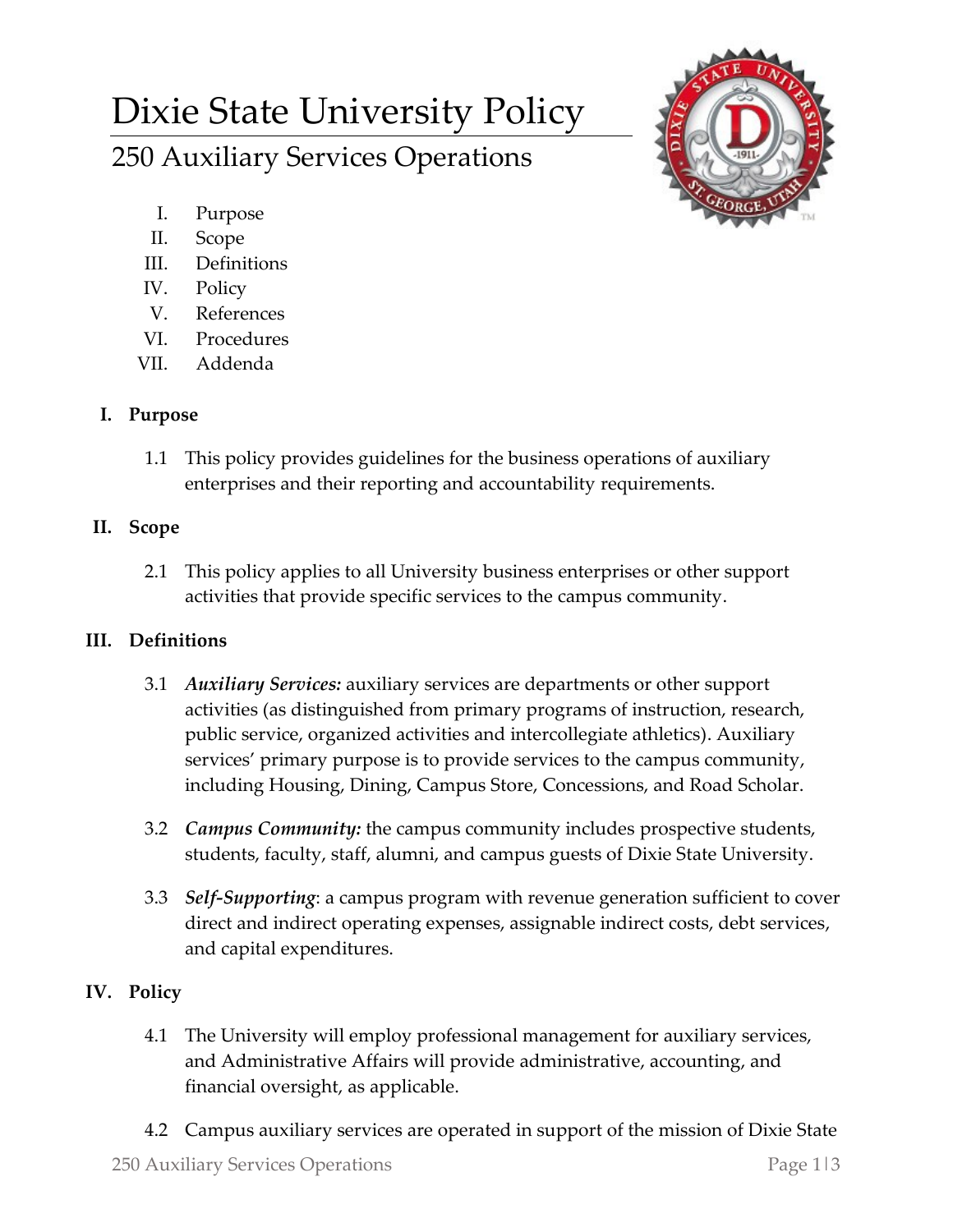University to provide quality products and/or services at the lowest practical price.

- 4.3 Selling prices, rents, fees, admissions and other charges by auxiliaries are to be set at a level adequate to support the operating and reserve requirements, including debt service, of the department. Auxiliary services are, however, not expected to accumulate fund balances in excess of requirements for working capital, renewals and replacements, and debt service.
- 4.4 In order to render adequate service, auxiliary services should have a solid financial base, including sufficient working capital and renewal and replacement reserves.
- 4.5 Each auxiliary department that maintains inventories or accounts receivable should have sufficient working capital and fund balances to support those assets. If it is not practical to maintain such cash and operating fund balances because of bond system covenants, need for large inventories, etc., auxiliaries may be allowed to deficit spend for this purpose. Written approval to deficit spend will be required from the Vice President for Administrative Affairs.
- 4.6 Renewal and replacement funds shall be accumulated in amounts sufficient to provide for major equipment repair and replacement, as well as refurbishment, and renewal and/or replacement of physical facilities. Each auxiliary shall obtain approval from the Vice President for Administrative Affairs before expending renewal and/or replacement funds. Approval shall be based on need, cost/benefit analysis, and retention of a reserve sufficient to meet emergency renewal and/or replacement requirements.
- 4.7 Each auxiliary department shall use accounting systems applicable to the type of enterprise operated. Appropriate information shall be available in and adapted to the university's primary accounting system.
- 4.8 Each auxiliary services department shall prepare an annual financial report. The report shall contain the actual financial results of the fiscal year most recently concluded and a budget for the current fiscal year.
- 4.9 Auxiliary services shall conduct its activities consistent with State Board of Regents policy R555 and University Policy 251 in regards to competition with private enterprises.
	- 4.9.1 In the event that the provision of a good or service by Dixie State University is perceived to be in competition with a privately-owned business, said business is entitled to file a complaint and request a grievance review hearing (See Policy 251).